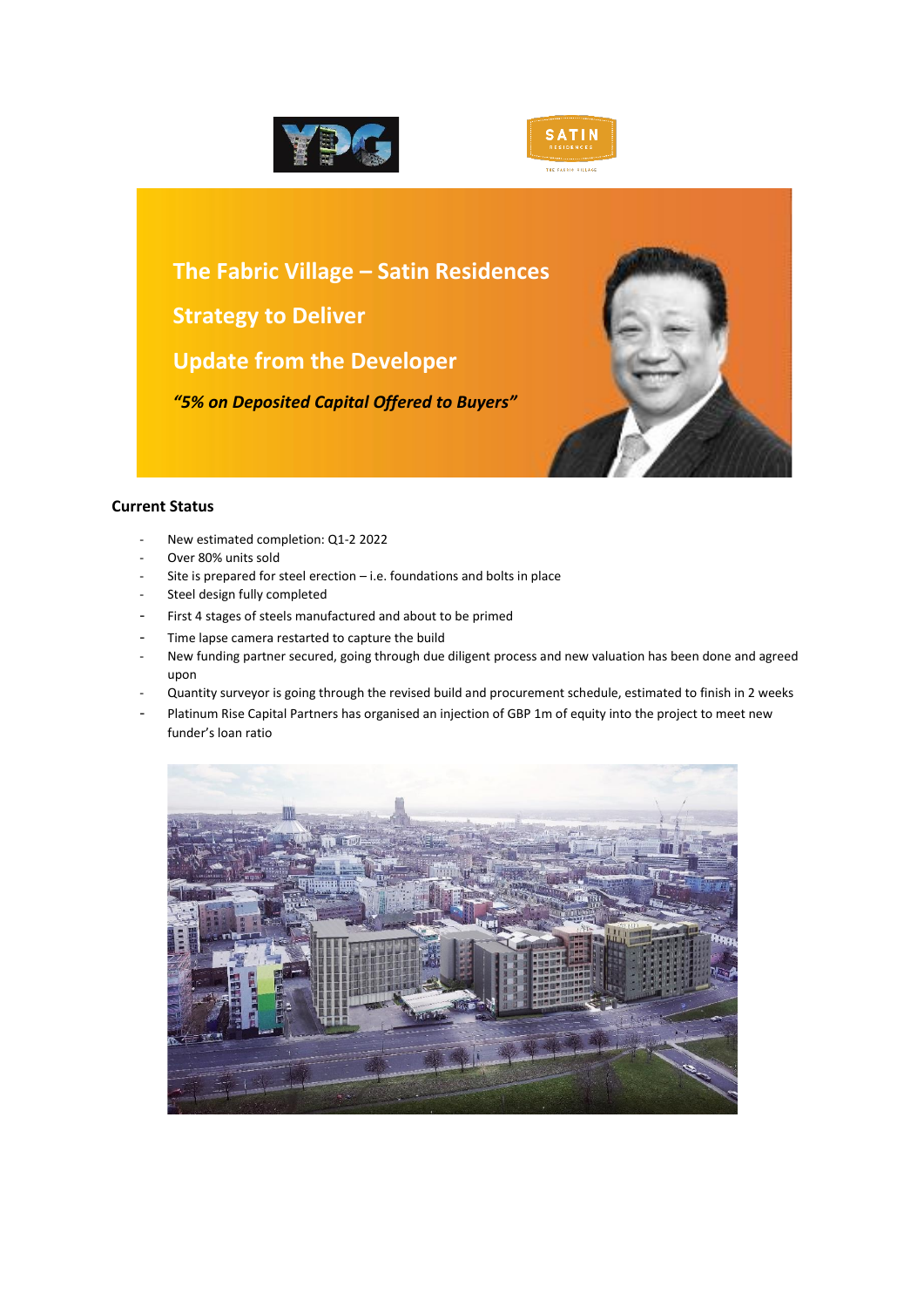#### **What Caused the Delay?**

- A development finance was agreed with a funder in late 2019 but the fund-release condition has been increased from the original 50% pre-sold to 80% pre-sold
- Previous funder notified YPG in June 2020 that they are pulling out of the market to re-access Covid issue
- The pool of funders willing to lend on developments has decreased drastically due to the pandemic, subsequently lengthening the time needed to secure a new funder
- A lot of merchants were closed during the first national lockdown in the UK, which led to a shortage in material supplies and thus a delay on site
- To ensure continuity of work, the manufactured steels were not erected as the developer handled the change in funding partner

#### **What Is Going to Happen Next?**

- Details are being finalised with the new funding partner
- The long-stop date on the some of the earlier buyers' contract needs to be updated to match the new build schedule
- Incentive agreed at 5% should your long-stop date need to be changed, solicitors to contact where applicable
- Monthly webinar will be arranged to provide regular update (Next webinar on 11 Jan 2021)

#### **Status of Other Projects by YPG**

- Practical completion achieved for 130 apartments in Kings Dock Mill in October
- Practical completion achieved for 150 student accommodation units in Hamilton
- Making strong progress on Fabric District Residence, on schedule to finish in 2021

#### **Watch the Full Video Here**



# **MEET THE DEVELOPER &** THE UNDERWRITER

Time: Nov 24, 2020, 5pm HKT

Topic:

Open Discussion | Meet the Developer and the Underwriter



Ming Yeung

CEO, YPG

(Developer)



**Murray Holdgate** 

Co-CEO, PRRE

(Underwriter)



Co-CEO, PRRE (Underwriter)

# **Further updates including the full video and new proposed construction timeline are available below:**

<https://www.dropbox.com/sh/lwdro7jynbzfhoh/AACd8nuFl5D9qvc1-etEuNSea?dl=0>